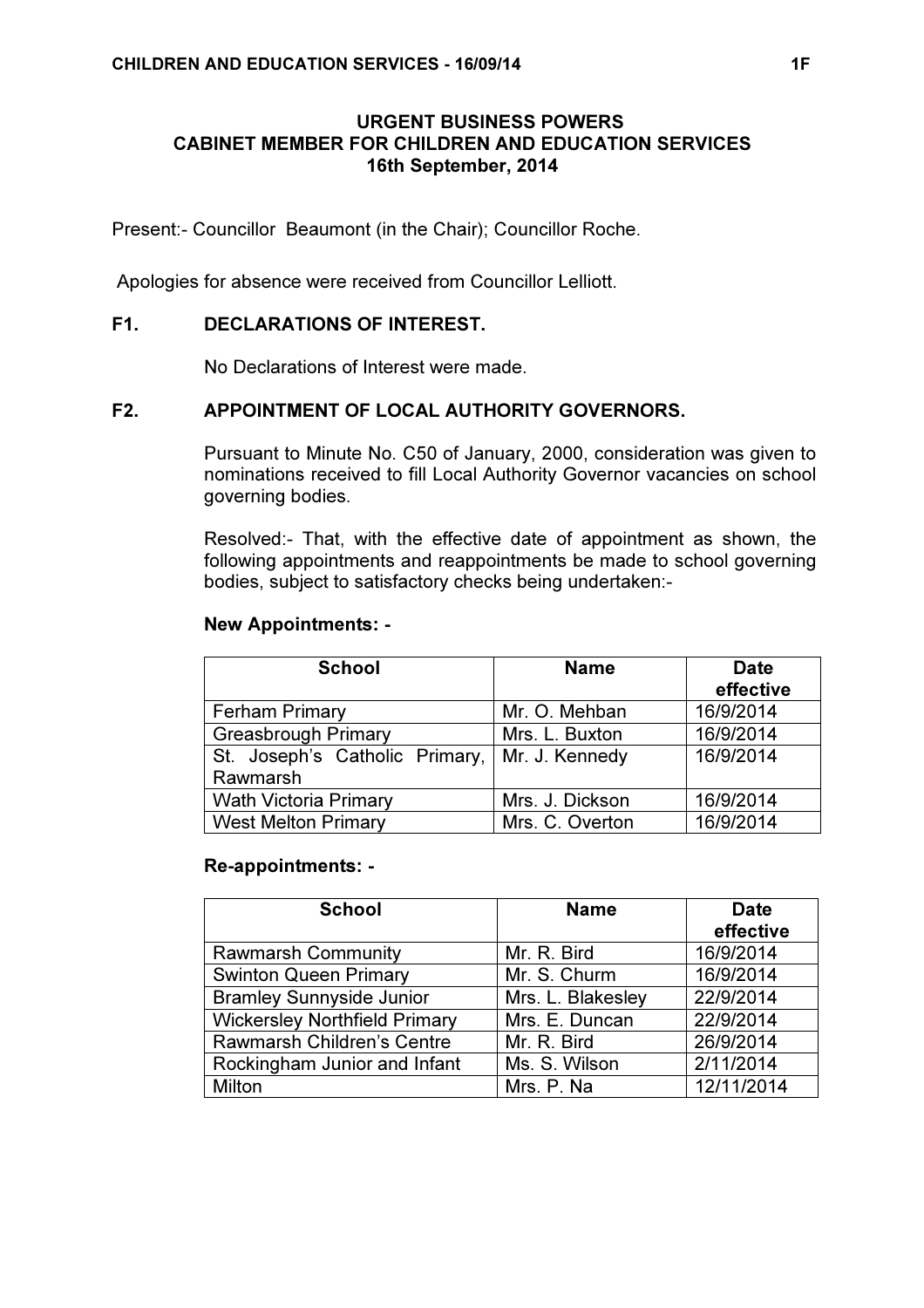#### Deferred: -

| <b>School</b>                                        | <b>Name</b> |
|------------------------------------------------------|-------------|
| Kimberworth Community Primary   Councillor S. Currie |             |

#### F3. ELECTIVE HOME EDUCATION.

 Consideration was given to the report presented by the Director for Schools and Lifelong Learning (Children and Young People's Services Directorate) that outlined the Council's Elective Home Education policy and the Council's guidance information available to parents and carers.

The policy had been reviewed to incorporate Department for Education guidelines relating to Elective Home Education. The DfE required local authorities to follow-up cases of home education that were not suitable for the child's/childrens' age, ability and/or aptitude. Local authorities had a duty to follow up these cases, which could ultimately lead to a School Attendance Order being pursued.

The Director for Schools and Lifelong Learning spoke about the information system that was being developed to be used to track Elective Home Educated pupils' progress and attainment, and also record the focus and curriculum that was being followed.

Rotherham had two Education Officers who were experienced in mainstream education, in addition to part-time administrative support, to support families choosing Elective Home Education. This team worked in an operational partnership with the Education Welfare Service. All Elective Home Educated pupils had received a home visit, and visits would continue to be offered at least annually.

Discussion followed, and the Cabinet Member and Advisers asked the following questions: -

- How would the Local Authority act if the visits offered by the Service were refused by parents and carers?;
- The statutory powers of the Local Authority in relation to Elective Home Education.

Resolved: - (1) That the content of the Elected Home Education policy, be noted, including that it was consistent with Department for Education guidelines.

(2) That Rotherham's policy for Elective Home Education and the parental guidance document be accepted, and they be published via the Council's website.